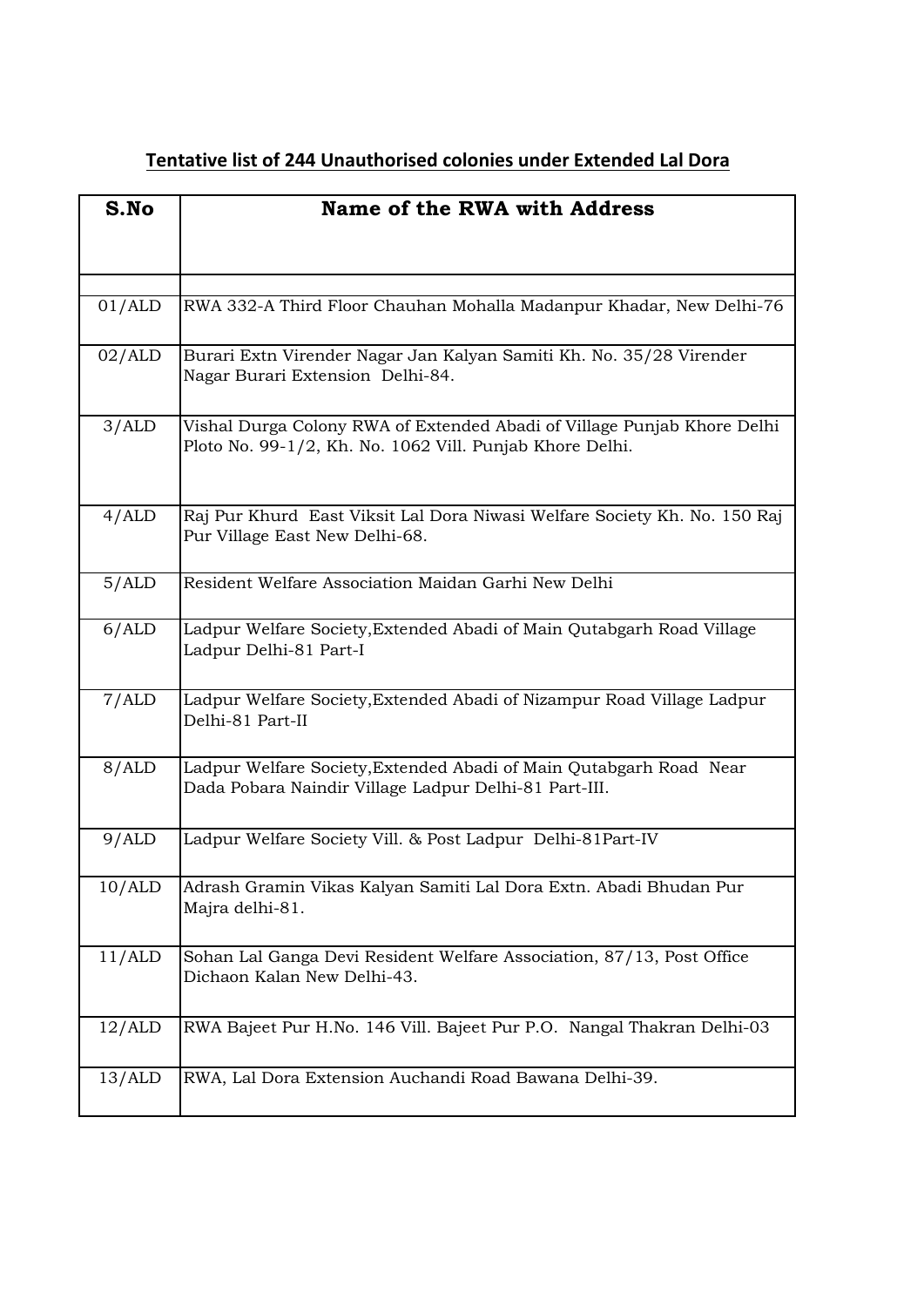| S.No   | <b>Name of the RWA with Address</b>                                                                                                                       |
|--------|-----------------------------------------------------------------------------------------------------------------------------------------------------------|
| 14/ALD | RWA New Deepak Vihar Extension Plot No.1 Kh. No. 149/2 Deepak Vihar<br>Extension Najafgarh New Delhi-43.                                                  |
| 15/ALD | Ratti Ram Park RWA RZ 37A, Ratti Ram Park Naya Bazar Najafgarh New<br>Delhi-43.                                                                           |
| 16/ALD | M-Block Vijay Enclave Welfare Association RZ-59, M-Block Vijay Enclave<br>Mirjapur Vill Palam New Delhi-45                                                |
| 17/ALD | RWA 30-C Deepak Vihar Extension Najafgarh New Delhi-43.                                                                                                   |
| 18ALD  | RWA raghubir Enclave Extended Abadi of Village Bijwasan H. No. 4, New<br>Delhi-61.                                                                        |
| 19/ALD | Aochandi Enclave RWA Of Extended Abadi of Qutub Ggarh Delhi                                                                                               |
| 20/ALD | Manogya Yuva Samitee Hiran Kudna (Regd) 120 Vill.& Post Off. Hiran<br>Kudna New Delhi-41                                                                  |
| 21/ALD | Naya Bazar C-Block Extension Residential Welfare Association C-387-388, C-<br>Block Naya Bazar New Delhi-43.                                              |
| 22/ALD | RWA, Sarika Vihar Deenpur Extention Goela More Najafgarh New Delhi-43.                                                                                    |
| 23/ALD | Vatika Research and Traning Centre RWA Kh. No. 55/2 FH 613, Green<br>Avenue Street Mall Road Mehrauli Kishan Garh New Delhi                               |
| 24/ALD | Basai Jan Kalyan Samiti (Regd.) Plot No. RZ -1500/7 Basai Dara Pur New<br>Delhi-15.                                                                       |
| 25/ALD | Bijwasan Sudhir Samiti RWA Extende Abadi Bijwasan H. No. 1088 Kh. No.<br>91/3/2, 4/7/1, 5/1 Sunday Bazar Palam Vihar Road Vill. Bijwasan New<br>Delhi-61. |
| 26/ALD | Jatkhore RWA at Jatkhore Delhi-39.                                                                                                                        |
| 27/ALD | Nangal Thakran Extended Abadi (South) RWA Nanfal Thakran Delhi                                                                                            |
| 28ALD  | RWA Village Gazipur C-34, L.B. Chaupal Village Gazipur Delhi-96                                                                                           |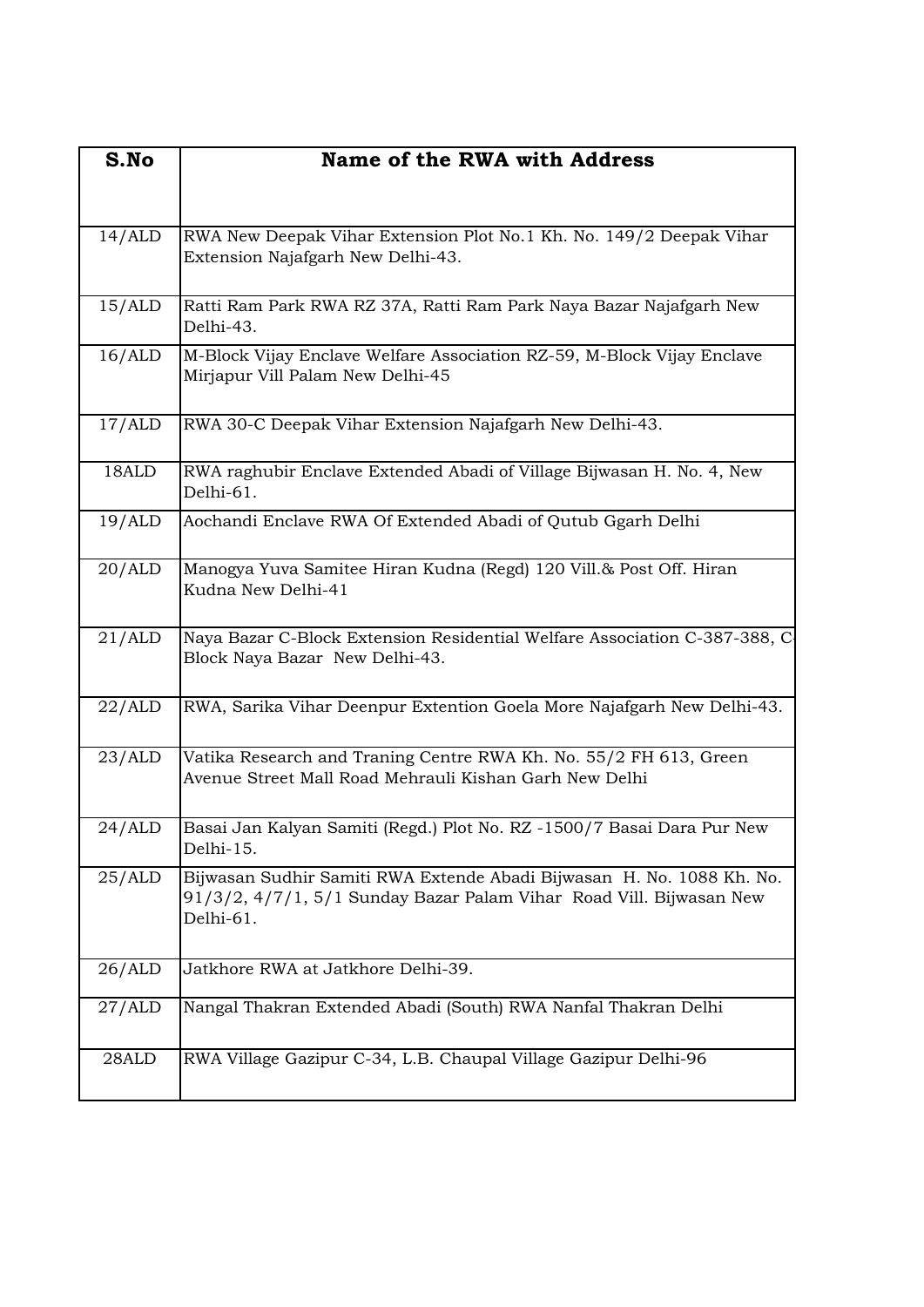| S.No   | Name of the RWA with Address                                                                                                                               |
|--------|------------------------------------------------------------------------------------------------------------------------------------------------------------|
|        |                                                                                                                                                            |
| 29/ALD | RWA Asalatpur Khawad Extn. Phirni Road Village Saslatpur Khawad New<br>Delhi Pardhan Farm House Kh No 23/1 Vill. Asalatpur Khawada Daulatpur<br>New Delhi. |
| 30/ALD | Karkardoma Gram Sudhir Samiti RWA 74-C, Gali No.2, Karkardoma Delhi<br>92.                                                                                 |
| 31/ALD | RWA Lal Dora extension Dhobi Chopal SOS Kanjhawala Road Bawana 614-<br>B, Pana Saktan Bawana Delhi-39.                                                     |
| 32/ALD | Residenet Welfare Association Maidan Garhi Extn. Abadi South Side New<br>Delhi-68.                                                                         |
| 33/ALD | RWA Extended Lal Dora Pandwala Khurd Po. Najafgarh New Delhi-43.                                                                                           |
| 34/ALD | RWA Auchandi Extn. H. No. 670A Vill. Auchandi Delhi-39                                                                                                     |
| 35/ALD | Ambedkar Samaj Samyak Kalyan Sangh, 308, Dr. Ambedkar Chouk<br>Munarika Village New Delhi-67.                                                              |
| 36/ALD | RWA, Vijay Park, Vijay Park Extn. Rati Ram Park Naya Bazar and Laxmi<br>Garden                                                                             |
| 37/ALD | Sultan Pur Estate Resident Association Mandi Road Sultan Pur New Delhi                                                                                     |
| 38/ALD | RWA, Dayanand Block Madhuban Road Shakarpur Delhi-92.                                                                                                      |
| 39/ALD | Resident Welfare Association Dariya Pur Kalan Delhi H. No. 955 Nangal<br>More, Village Darya Pur Kalan Delhi-39.                                           |
| 40/ALD | Village Daulatpur Extension RWA, Near Krishan Mandir New Delhi-43                                                                                          |
| 41/ALD | F-8 Saidulajaib New Delhi-30.<br>Village Saidulajaib Welfare Association                                                                                   |
| 42/ALD | Chattarpur Village RWA, Kh. No. 311/30 Pole No. 64 Basement Chattarpur<br>New Delhi-74                                                                     |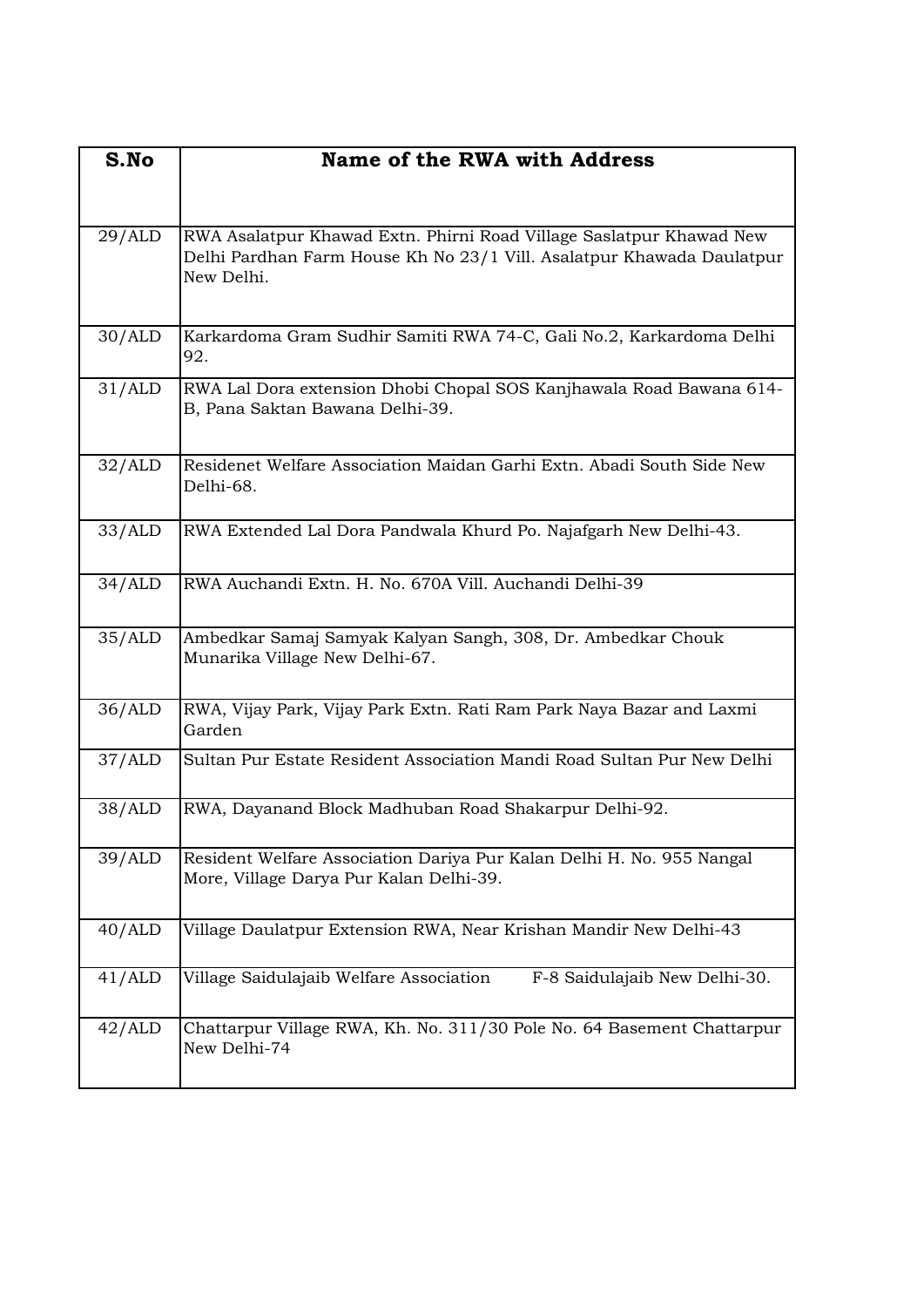| S.No   | Name of the RWA with Address                                                                                                                                  |
|--------|---------------------------------------------------------------------------------------------------------------------------------------------------------------|
| 43/ALD | RWA, Dariya Pur Kalan Delhi H. No. 955 Nangal More Village Dariya Pur<br>Kalan Delhi-39                                                                       |
| 44/ALD | Village Welfare Association Khanpur<br>195 Village Khanpur New Delhi-<br>62                                                                                   |
| 45/ALD | Vipin Garden Extn. South Block Nawada Owners Welfare Association Q-59,<br>Mohan Garden Uttam Nagar New Delhi-59                                               |
| 46/ALD | RWA Village Tilanf Pur Kotla New Delhi-43                                                                                                                     |
| 47/ALD | Qammruddin nagar Development & RWA H. No. 82 First Floor Kammruddin<br>Nagar Nangloi Delhi-41.                                                                |
| 48/ALD | RWA, Hira Colony Extended Lal Dora Kh. No. 631, C/O HPR Public School<br>Siras Pur Delhi-42.                                                                  |
| 49/ALD | Netaji Subhash Vihar Extended Abadi Phirni Road Tikri Kalan Residential<br>Welfare Association Plot No. 21 kh No. 39/24 Village Tikri Kalan New Delhi-<br>41. |
| 50/ALD | G-2 Block Jai Vihar Extended Abadi Baprolla Resident Welfare Association<br>69 Kh. No. 48/15 Block G-2 Jai Vihar Akash International School New Delhi-<br>43  |
| 51/ALD | Prajapati RWA, WZ-Block Rajouri Garden Off. Add. WZ-3355, Rajouri<br>Garden New Delhi-27.                                                                     |
| 52/ALD | Jan Kalyan Samiti, Santosh Colony Jait Pur Lal Dora Extension Badarpur<br>New Delhi-44                                                                        |
| 53/ALD | Krishna Enclave Welfare Association Plot No. RZ-76 Kh. No.48/6 Krishna<br>Enclave Part-II Dichaon kalan Road Opp. CRPF Camp CZ-46 Najafgarh New<br>Delhi-43.  |
| 54/ALD | RWA Ajay Park Exten. Plot No.94 Kh. No.4/15 PP No. 2712, Ajay Park Naya<br>Bazar Najafgarh New Delhi-43.                                                      |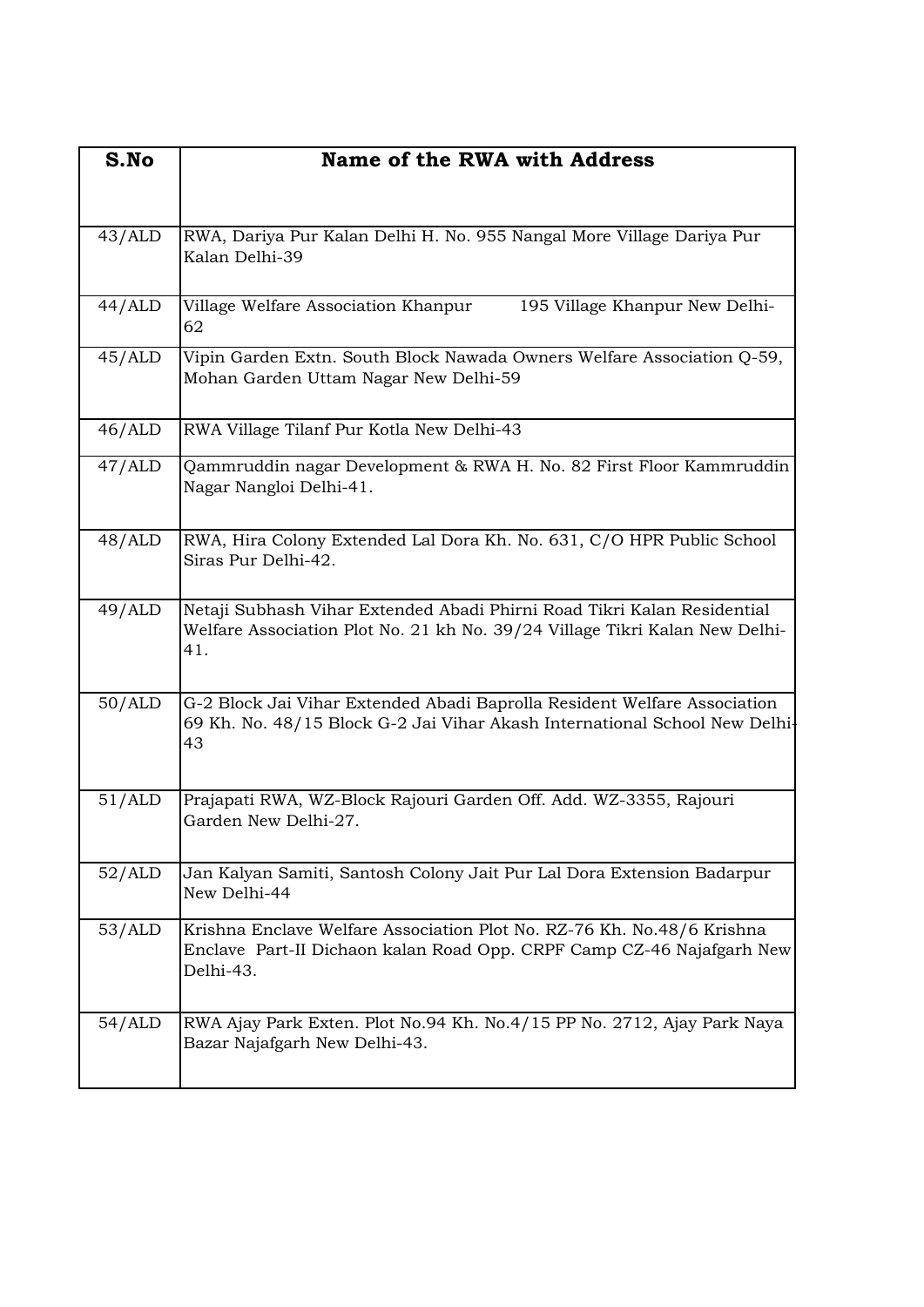| S.No   | <b>Name of the RWA with Address</b>                                                                                   |
|--------|-----------------------------------------------------------------------------------------------------------------------|
| 55/ALD | Masjid Colony Welfare Association Society (Regd.) 410, G.F. Masjid Colony<br>Adjoning Gautampuri Phase-I New Delhi-44 |
| 56/ALD | Nav Joyti Welfare Association D-12 Joyti Enclave Jaonati Delhi-81                                                     |
| 57/ALD | Resident Welfare Association C-Block Naya Bazar Najafgarh C-66, Naya<br>Bazar Najafgarh New Delhi-43.                 |
| 58/ALD | Madipur Citizen Welfare Association WZ-167 Madipur New Delhi-63.                                                      |
| 59/ALD | Village Kishangarh Welfare Association 1-JNU Road Vill. Kishan Garh New<br>Delhi-70.                                  |
| 60/ALD | Nav Bharat Sports & Welfare Club (Regd.) Rural Development Volantary<br>Organisation Ghuman Hera New Delhi-73.        |
| 61/ALD | RWA, Village Mukhmelpur Delhi-36                                                                                      |
| 62/ALD | Samaj Kalyan Samiti Ranhola Near MCD School Ranhola New Delhi-41                                                      |
| 63/ALD | Village Development & Welfare Association H.No. 19 Kh. No. 489 Vill. & Post<br>Mitraon New Delhi-43                   |
| 64/ALD | Gramin Vikas Samiti, Kh. No. 888, 889, 890 Khadak Riwade Satbari New<br>Delhi-74                                      |
| 65/ALD | Sanjay Nagar Sindhora Kalan RWA, Gulabi Bagh Ho. No. 13A, Sanjay Nagar<br>Gulabi Bagh Delhi-07                        |
| 66/ALD | RWA, Punjab Khore Extension Kh. No. 229 Village Punjab Khore New Delhi-<br>81.                                        |
| 67/ALD | RWAShahpur Garhi Off.-33 Shahpur Garhi Narela Delhi-40                                                                |
| 68/ALD | RWA, Shahpur Garhi 33, Shahpur Garhi Narela Delhi-40.                                                                 |
| 69/ALD | Chandpur Yuva Kalyan Samiti H.No.14 Bus Stand Villaage Chandpur Delhi-<br>81                                          |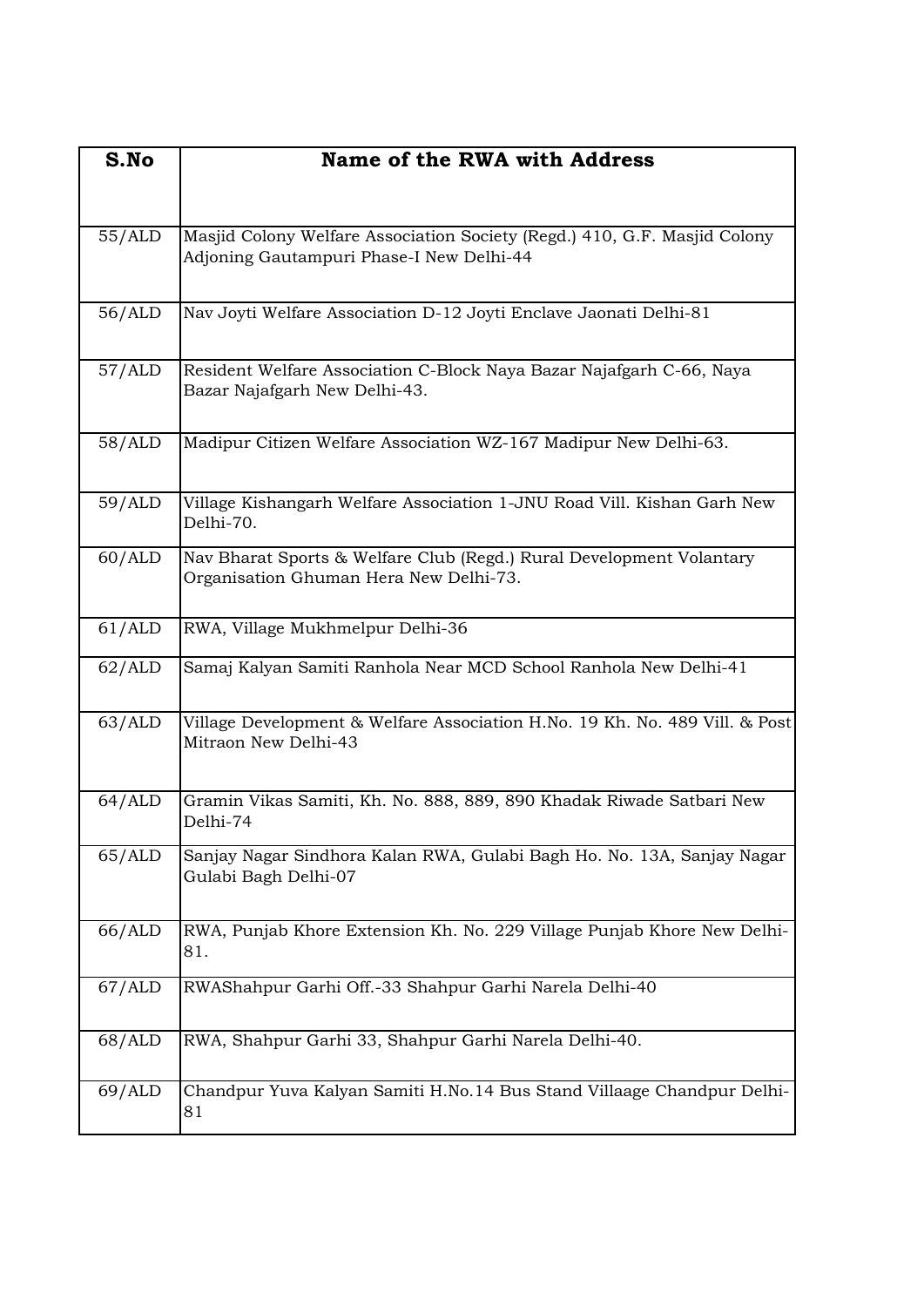| S.No   | <b>Name of the RWA with Address</b>                                                                                      |
|--------|--------------------------------------------------------------------------------------------------------------------------|
|        |                                                                                                                          |
| 70/ALD | Chandpur Yuva Kalyan Samiti H.No.14 Bus Stand Villaage Chandpur Delhi-<br>81                                             |
| 71/ALD | Mohalla Sudhir Samiti Old Roshan Pura Extension Abadi Block -A Najafgarh<br>New Delhi-43                                 |
| 72/ALD | Mundka Rajdhani Park Welfare Association H-7 Khasra No. 74/1/2 Near<br>Metro Piler No. 459 Vill. Mundka New Delhi-41.    |
| 73/ALD | Khaira Samaj Kalyan Samiti 88, Narela Enclave Main Khair Road Najafgarh<br>New Delhi-43.                                 |
| 74/ALD | Pratap Gandas Colony RWA, 33A/9 Village Kishan Garh Vasant Kunj New<br>Delhi-70                                          |
| 75/ALD | RWA, Shahpur Garhi 33, Shahpur Garhi Narela Delhi-40.                                                                    |
| 76/ALD | Om Vihar Jan Kalyan Samiti Om Vihar Colony Phase-II Delhi-40                                                             |
| 77/ALD | Om Vihar Jan Kalyan Samiti Suraj Colony Lam Pur Village Delhi-40                                                         |
| 78/ALD | Om Vihar Jan Kalyan Samiti Suraj Colony Lam Pur Village Delhi-40                                                         |
| 79/ALD | Jan Kalyan Samiti, Prashant Enclave Baprola Vihar Block-A Village Baprola<br>New Delhi-43.                               |
| 80/ALD | Nathupura Vikas Samiti D-674 Nathupura Delhi-84.                                                                         |
| 81/ALD | Lal Dora Extended Abadi Vill. Lado Sarai Extn. Welfare Association New<br>Delhi-30.                                      |
| 82/ALD | RWA, Gautam Colony Extension Gali No.17, Kh. No.40/5, Plot no. 55 Main<br>J.K. Farm House Gautam Colony Narela Delhi-40. |
| 83/ALD | Villagers Welfare Association H. No. 156A, Village Matiyala New Delhi-59.                                                |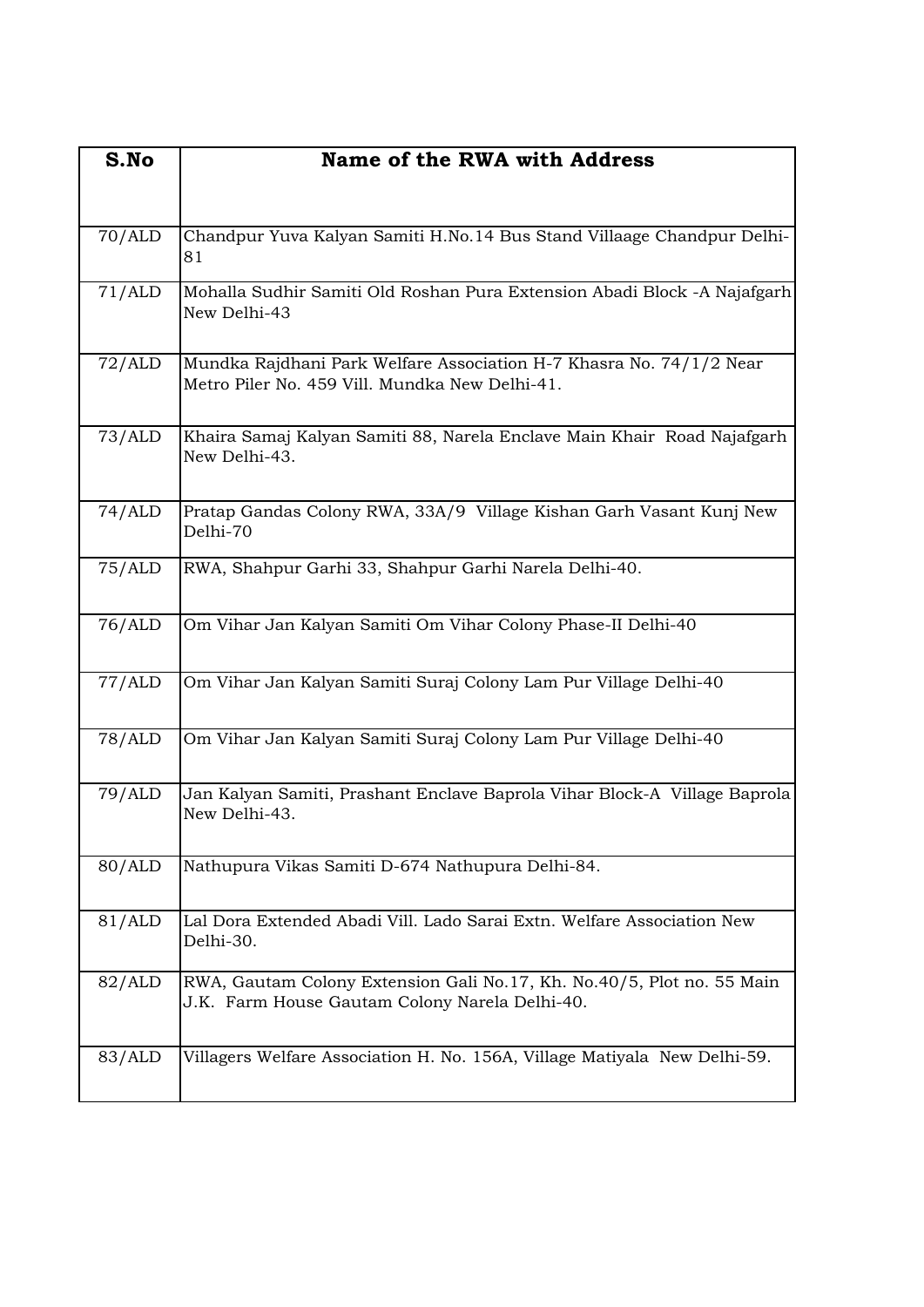| S.No   | Name of the RWA with Address                                                                                |
|--------|-------------------------------------------------------------------------------------------------------------|
| 84/ALD | Mundka Vill. (South) RWA 855/2, Phirni Road Mundka Delhi-41                                                 |
| 85/ALD | Extended Abadi of Swatantra Nagar Extn. West Gonda Road Vill. Bankner<br>Delhi-40                           |
| 86/ALD | Extended Abadi RWA Sahibabad Daulatpur Delhi-42.                                                            |
| 87/ALD | Village Welfare Association Dichaon Kalan 67, Near Pole No.-118 MCD Park<br>Dichaon kalan New Delhi-43.     |
| 88/ALD | Residence Welfare Association 49/2, Saini Muhalla Exten (Near Electricity<br>Office) Bijwasan New Delhi-61. |
| 89/ALD | Hera Enclave RWA H. No. 233 Extended Abadi of Qutubgarh Delhi                                               |
| 90/ALD | Dera Housing RWA, 16, Dera Housing Complex Dera Extension New Delhi-<br>74.                                 |
| 91/ALD | Hera Enclave RWA H. No. 233 Extended Abadi of Qutubgarh Delhi                                               |
| 92/ALD | RWA, Bajeetpur Delhi H.No. 146 Vill. Bajeetpur P.O. Nangal Thakran Delhi-<br>39                             |
| 93/ALD | Radha Park Plot Holder Welfare Association 308/11 Shahzada Bagh Daya<br>Basti Old Rohtak Road Delhi-35.     |
| 94/ALD | Anand Gram Kusht Rogi Kalyan Samiti (Regd.) Anand Gram Tahirpur P.O.<br>Jhilmil Delhi-95.                   |
| 95/ALD | Dada Maldav Gramin Vikas Samiti Dariya Pur Kalan Delhi-39.                                                  |
| 96/ALD | Ladpur Welfare Society V. P. O. Ladpur Delhi-81                                                             |
| 97/ALD | RWA, K. Block S. Farm Khasra No. 666 Vill. Neb Sarai New Delhi                                              |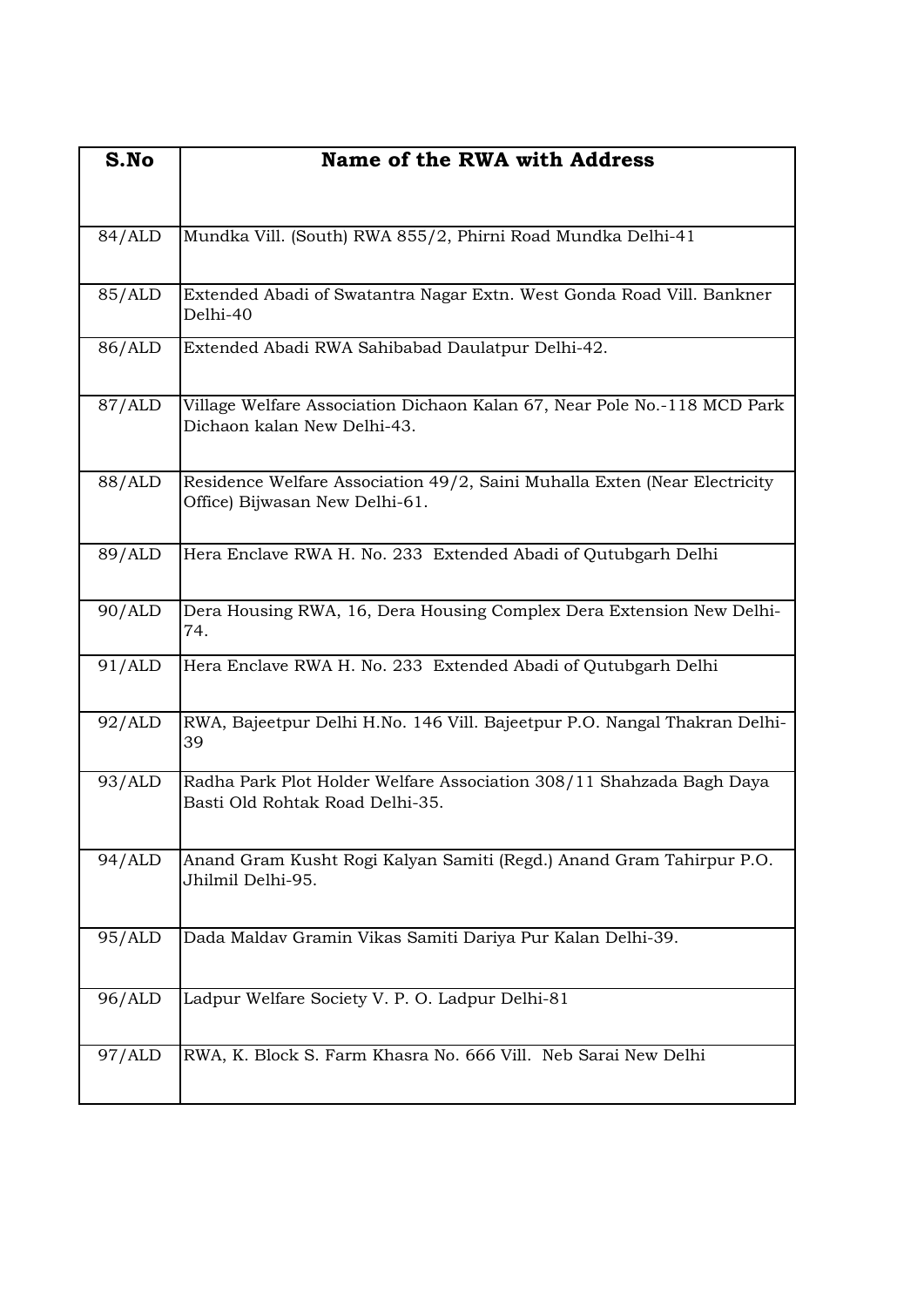| S.No    | <b>Name of the RWA with Address</b>                                                                                                               |
|---------|---------------------------------------------------------------------------------------------------------------------------------------------------|
| 98/ALD  | Sarai Shahji Welfare Association Balmiki Colony Begampur New Delhi-17                                                                             |
| 99/ALD  | RWA, Azad Gramin Vikas Samiti Salha Pur Majra Dabas Delhi-81                                                                                      |
| 100/ALD | Badarpur Village RWA (Regd) C-222, Khasra No. 27/12/1/2 Village<br>Badarpur New Delhi-44.                                                         |
| 101/ALD | Safipur Ranhola RWA, Plot No. 89-A Kh. No. 22/17 Meera Enclave Extn.<br>Ranhola Village Near MCD School New Delhi-41.                             |
| 102/ALD | Safipur Ranhola RWA, Plot No. 89-A Kh. No. 22/17 Meera Enclave Extn.<br>Ranhola Village Near MCD School New Delhi-41.                             |
| 103/ALD | Katwwara RWA, Of Extended Abadi of Vill. Katewara Delhi-39.                                                                                       |
| 104/ALD | RWA, Farm View Apartments 40, Satbari New Delh-74.                                                                                                |
| 105/ALD | Ghoga RWA H. No. 110 V.P.O. Ghoga Delhi-39.                                                                                                       |
| 106/ALD | RWA Sangam Vihar Extn. Plot No-1 Kakraula Road Najafgarh New Delhi-<br>43                                                                         |
| 107/ALD | Resident Welfare Association at Khasra No. 58/2, Extended Abadi North<br>Rithala Delhi-85.                                                        |
| 108/ALD | RWA of Extended Lal Dora Of Village Khaira Delhi At Khasra No. 18, Vill.<br>Khaira Extn. PP-NJF X-671, Najafgarh, above Khaira Road New Delhi-43. |
| 109/ALD | Gram Vikas Samiti Malik Pur (Regd.) Malik Pur Extende Lal Dora Vill. Post<br>Malik Pur New Delhi-73.                                              |
| 110/ALD | RWA, L-Block Shyam Park Navada New Delhi-59.                                                                                                      |
| 111/ALD | Ch. Hari Singh Social Welfare Society Jharoda Kalan, New Delhi-72                                                                                 |
| 112/ALD | RWA, (Regd.) Village Tukmeer Pur Delhi-94.                                                                                                        |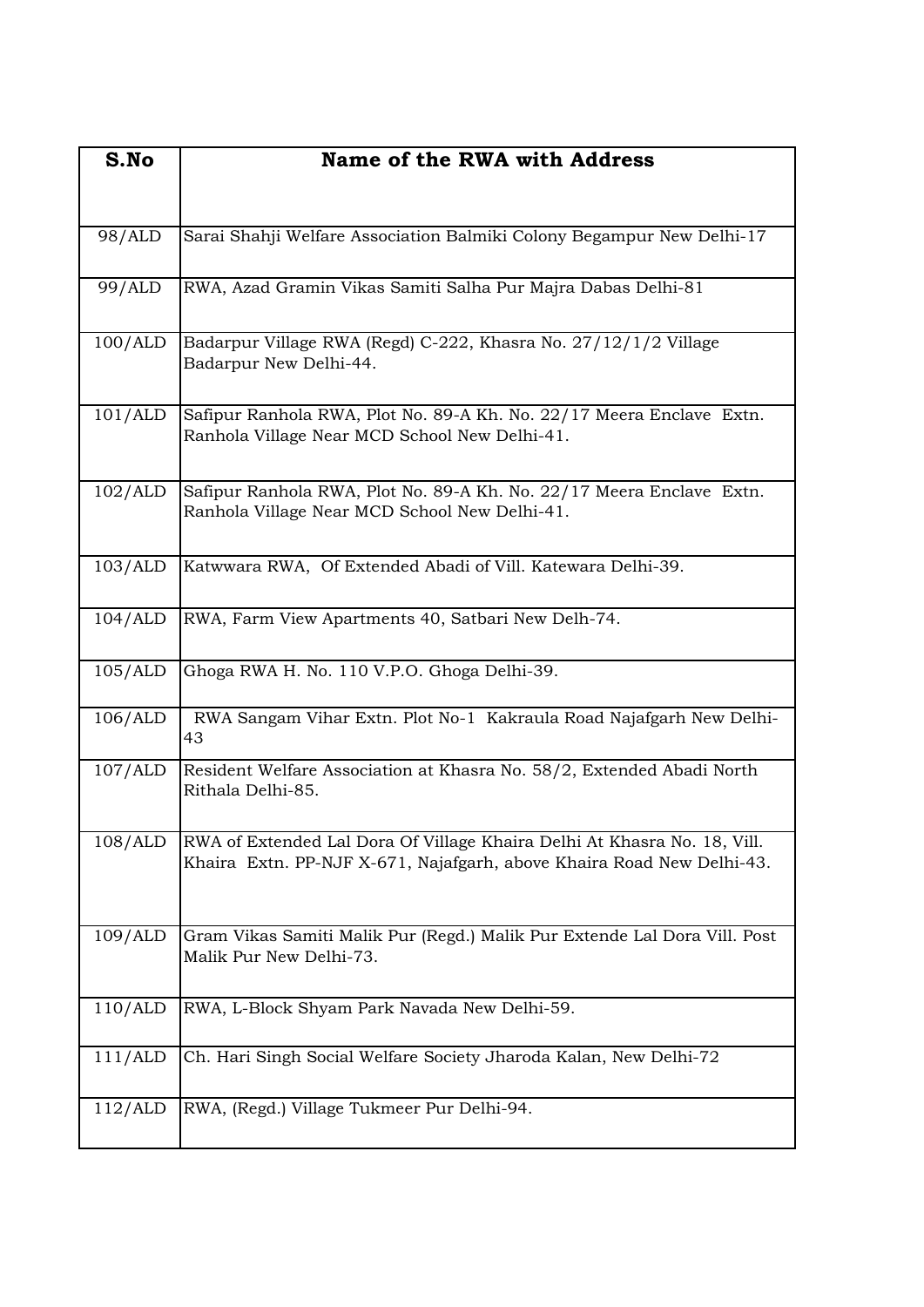| S.No    | <b>Name of the RWA with Address</b>                                                                       |
|---------|-----------------------------------------------------------------------------------------------------------|
|         |                                                                                                           |
| 113/ALD | Rithala Harijan Welfare Society H. No. 410 Ist floor Rithala Village Near Old<br>SBI Bank Delhi-85.       |
| 114/ALD | Gram Vikas Samiti Mangolpur Khurd Delhi, 114, Mangoal pur khurd Village<br>New Delhi-83.                  |
| 115/ALD | Priya Darshani Vihar Leprosy Patient & Children Welfare Society Road No.<br>64 Tahirpur Shahdara Delhi-95 |
| 116/ALD | Gram Sudhar Samiti, 134-Vill Gamari Gali No. 1 Bhajanpura Delhi53.                                        |
| 117/ALD | RWA Aam Nagrik Yuva Samaj Kalyan Samiti Vill. Majra Dabas Delhi-81                                        |
| 118/ALD | Gram Sudhar Samiti, Arakpur Bagh Mochi Nankapura New Delhi-21                                             |
| 119/ALD | Gramin Sahri Vikas Samiti Extn. Lal Dora Abadi of Vill. Baprola New Delhi.                                |
| 120/ALD | RWA, 520/B/5 Khera Gaon G.T. Road Shahadra Delhi-95                                                       |
| 121/ALD | RWA Dav Sthan Nasirpur Pkt. 1,2, & 3 446, Meghan Nursari Palam Nasir<br>Pur New Delhi-45                  |
| 122/ALD | RWA Vill. Post Office Punjab Khore Delhi-81                                                               |
| 123/ALD | Masjid Compound, RWA Mahipal Pur New Delhi-37.                                                            |
| 124/ALD | RWA WZ- Block Nangal Raya (Regd.) WZ-1605, Bhumia Dharamshala,<br>Nanfal Raya New Delhi-46.               |
| 125/ALD | Indira Gandhi Camp Part-I RWA, S-265/467-A Indira Gnadhi Camp,<br>Taimoor Nagar New Delhi-25.             |
| 126/ALD | Gramin Kalyan Samiti Vill. Pandwala Khurd New Delhi-43.                                                   |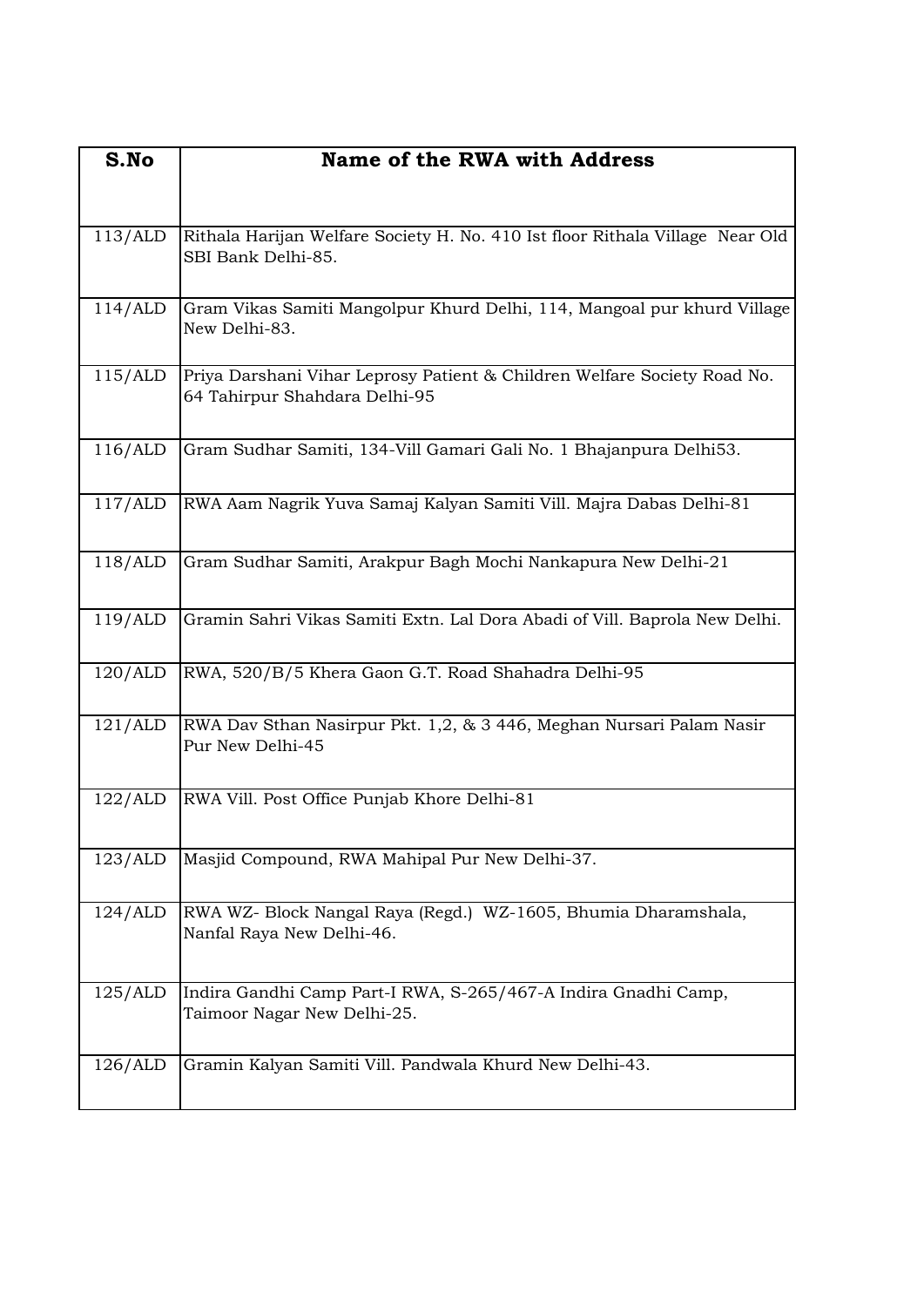| S.No    | <b>Name of the RWA with Address</b>                                                                                  |
|---------|----------------------------------------------------------------------------------------------------------------------|
|         |                                                                                                                      |
| 127/ALD | Sultan Pur Estate Resident Association Mandi Road Sultan Pur New Delhi                                               |
| 128/ALD | Village Welfare Association H. No. 67 Near MCD Park Dicahon Kalan, New<br>Delhi-43,                                  |
| 129/ALD | Welfare Association Ghasipur Extn. and Ghasi Pur Extn. Prem Vihar Nangli<br>Dairy Najafgarh New Delhi-43.            |
| 130/ALD | RWA Sayed Nangloi RZ-50, Sayed Nangloi Paschimm Vihar New Delhi-87.                                                  |
| 131/ALD | RWA, Masjid Gandhak Ki Bawali Vill. Mehrauli Extended Lal Dora Abadi<br>Mehrauli Delhi-30.                           |
| 132/ALD | Gram Sudhar Sewa Samiti, Nangloi Sayed Delhi 41                                                                      |
| 133/ALD | RWA, Pochanpur Extension C-Block C/o Anand Lok, Opp. Sham Baba<br>Mandir Vill. Pochanpur, Sector-23 Dwarka Delhi-23. |
| 134/ALD | Extended Abadi RWA Vijay Chowk Vijay Colony Bhalaaswa Dairy Delhi-42.                                                |
| 135/ALD | Basai Jan Kalyan Samiti WZ-104 Basai Dara Pur New Dlhi-15.                                                           |
| 136/ALD | RWA, H. No. 57 Sawda Vill. New Delhi-81.                                                                             |
| 137/ALD | RWA, Harijan Colony 80 Yards Tilak Nagar WZ-243B, Harijan Colony Tilak<br>Nagar New Delhi-18.                        |
| 138/ALD | Jan Kalyan Samiti Village Digupura Dichaon Kalan New Delhi-43                                                        |
| 139/ALD | Katwari Sarai RWA F-107/GF Katwaria Sarai New Delhi                                                                  |
| 140/ALD | Friends Niketan Owners Welfare Association Kh. No. 25/7 Vill. Pansali Delhi-<br>85                                   |
| 141/ALD | Jai Estates Owners Welfare Association Kh No. 24/1 Vill. Same pur Railway<br>Road Delhi-42.                          |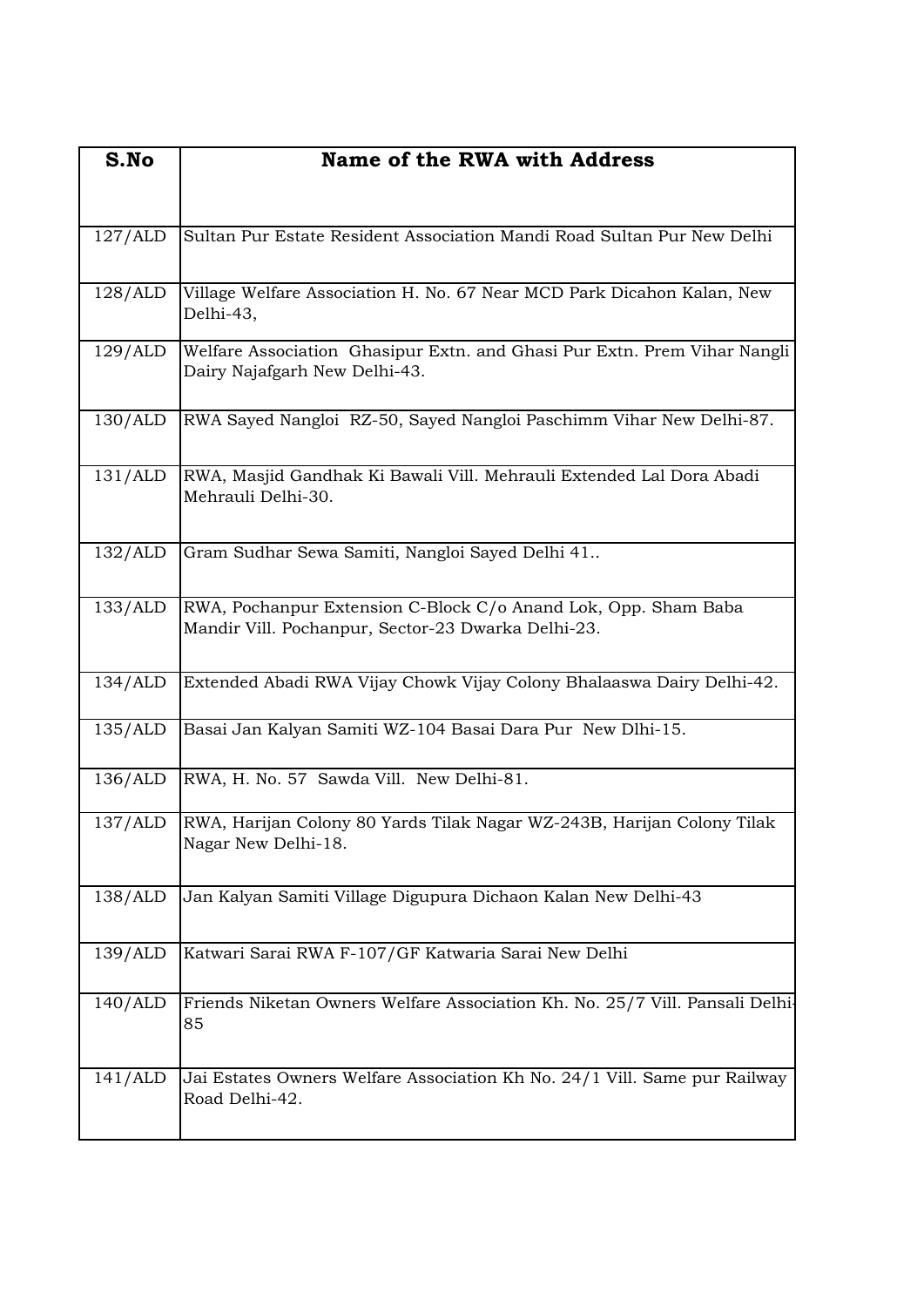| S.No    | <b>Name of the RWA with Address</b>                                                                             |
|---------|-----------------------------------------------------------------------------------------------------------------|
|         |                                                                                                                 |
| 142/ALD | Kilokri Main Road Traders Welfare Association 4147, 1st Floor Naya Bazar<br>Delhi-06                            |
| 143/ALD | RWA Asola Housing Complex Dhakwali Asola Extn. Fatehpur beri New Delhi-<br>74.                                  |
| 144/ALD | Asola Extended RWA, H. No. 18 Asola Village New Delhi-74.                                                       |
| 145/ALD | Gram Vikas Panchayat Ghavera Delhi-81                                                                           |
| 146/ALD | RWA, Block-A2 Extension Mohan Garden Uttam Nagar New Delhi-59.                                                  |
| 147/ALD | RWA, New Bhorgarh Colony Opp. Vishal Bagh Bawana road Narela Delhi-<br>40.                                      |
| 148/ALD | RWA New Sanoth Colony Opp Vishal Bagh Bawana Road Narela Delhi-40                                               |
| 149/ALD | RWA Mandir Wali Colony Sanoth Vill. Narela Delhi-40                                                             |
| 150/ALD | RWA New Bankner Colony Opp. Vishal Bagh Bawana Road Narela Delhi-40.                                            |
| 151/ALD | RWA, Lal Dora Extension Village Salahpur Majra Dabas Delhi-81                                                   |
| 152/ALD | RWA Rajput Mohalla Ghonda 153- Rajput Mohalla Ghonda Delhi-53                                                   |
| 153/ALD | Kamrudin Nagar Village RWA, H. No. 78 A.P. 13B Village Kamrudin nagar<br>Nangloi Delhi-41.                      |
| 154/ALD | Welfare Association Of Village Gopal Pur Gali No.1 Village Gopal Pur P.O.<br>Azadpur Delhi-09.                  |
| 155/ALD | Resident Welfare Association Shri Khatu Shyam Associaton Vill. Sayed<br>Nangloi Extended Lal Dora New Delhi-81. |
| 156/ALD | Nagrik Welfare Association 302 V.P.O. Bakarwala New Delhi-41                                                    |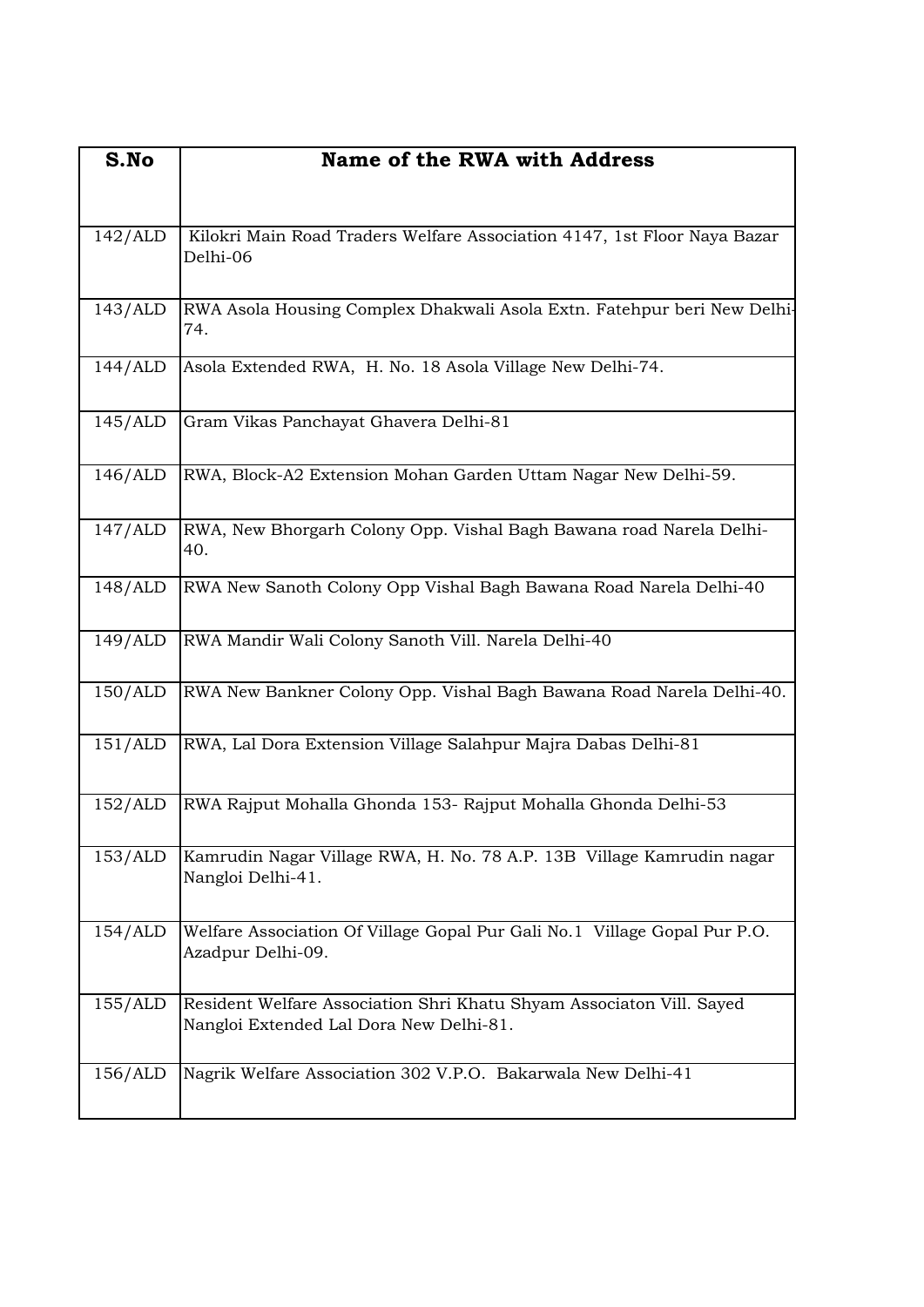| S.No       | <b>Name of the RWA with Address</b>                                                                                        |
|------------|----------------------------------------------------------------------------------------------------------------------------|
|            |                                                                                                                            |
| 157/ALD    | Village Dayalpur Sudhar Samiti H. No. 9 Kh. No. 446 Vill. Dayalpur Delhi-                                                  |
|            | 94.                                                                                                                        |
| 158/ALD    | RWA, Sahyoug Kh. No. 569, 570 Plot No. 402 Parjapati Mohalla Maidan<br>Garhi New Delhi-68.                                 |
| $159/ALD*$ |                                                                                                                            |
| 160/ALD    | Nav Joyti Gram Sudhar Samiti H. No. 171 Vill. & Post Ghoga Delhi-39.                                                       |
| 161/ALD    | Suvidha International 20, Asalatpur Khawad P.O. Daulat pur New delhi-43.                                                   |
| 162/ALD    | Baba Garib Dass Extended Lal Dora at Vill. Khera Dabar New Delhi-73.                                                       |
| 163/ALD    | Mukhmail Pur Vikas RWA, 256, Near UBI Mukhmail Pur Delhi-36.                                                               |
| 164/ALD    | RWA Hans Nagar Colony Gind Pur Delhi-36.                                                                                   |
| 165/ALD    | Friends Welfare Association Village Jointi Delhi-81                                                                        |
| 166/ALD    | Hari Nagar Ashram RWA, Shiv Kutia Mandir Hari Nagar Ashram New Delhi-<br>14.                                               |
| 167/ALD    | RWA, Jonapur 137, Pachhola Mohalla Jonapur Jonpur New Delhi-47.                                                            |
| 168/ALD    | Upkar Vihar Social & Welfare Association 25-B Upkar Vihar Village Savada<br>Delhi-81.                                      |
| 169/ALD    | Resident Welfare Association Asola Fatehpur Beri Kh No. 165 Main Road<br>Near Shiv Mandir Asola Fatehpur Beri New Dlehi-74 |
| 170/ALD    | Baba Haridas Residence Welfare Samiti H. No. 26. Ground Floor Village<br>Jayanti Landmark New Delhi-81.,                   |
| 171/ALD    | Pawan Dhaam Triveni Colony Sudhir Samiti Bakhtavarpur Delhi-36.                                                            |
| 172/ALD    | Yuva Jan Chetna Vikas Samiti A-51 1st Floor Old Village Jashola New Delhi-<br>25.                                          |
| 173/ALD    | Gram Sudhar Samati Kali mata mandir Sector-3 Rohini Delhi-85.                                                              |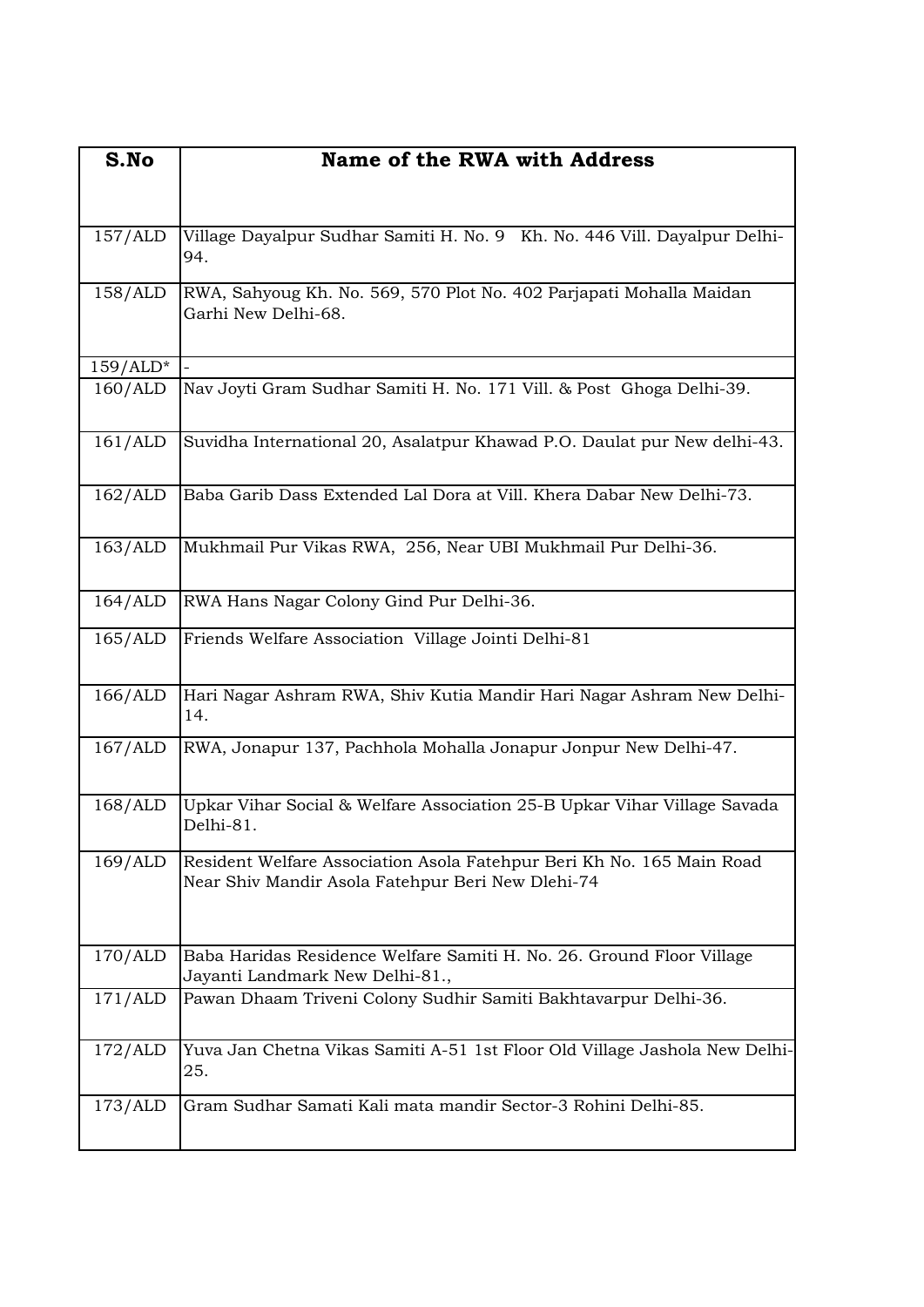| S.No    | Name of the RWA with Address                                                                                                  |
|---------|-------------------------------------------------------------------------------------------------------------------------------|
|         |                                                                                                                               |
| 174/ALD | Gram Sudhar Samati Kali mata mandir Sector-3 Rohini Delhi-85.                                                                 |
|         |                                                                                                                               |
| 175/ALD | Gram Sudhar Samiti 43, Village Sher Pur Inder Singh Baithak Delhi-94.                                                         |
| 176/ALD | Kotla Village RWA, 307 Kotla Mayur Vihar-I East Delhi-91.                                                                     |
| 177/ALD | Evershine Nyay Munch 27-B, Ground Floor Khizrabad Opp. Ashok Park<br>Near Lions Hospital New Delhi-25.                        |
| 178/ALD | Sakha Society for Advancement of Knowledge and Human Awakening<br>Bhagwani Nursery Farm, Mandi Road Jonpur Mehrauli New Delhi |
| 179/ALD | Gramin Uthan Avam Jan Kalyan Samiti RWA Kapashera New Delhi-37.                                                               |
| 180/ALD | Gramin Uthan Avam Jan Kalyan Samiti RWA Kapashera New Delhi-37.                                                               |
| 181/ALD | Bhati Eextension Extended Abadi Of Village Bhati New Delhi Bari Bhati<br>Choti Bhati RWA                                      |
| 182/ALD | Mehrauli Block Gram Vikas Samiti New Delhi-37                                                                                 |
| 183/ALD | Mehrauli Block Gram Vikas Samiti H. No. 117 Village & Post Office Joiapur<br>New Delhi-47.                                    |
| 184/ALD | Gramin Uthan Avam Jan Kalyan Samiti RWA Kapashera New Delhi-37.                                                               |
| 185/ALD | Gramin Uthan Avam Jan Kalyan Samiti RWA Kapashera New Delhi-37.                                                               |
| 186/ALD | Rashlpur Welfare Association H. NO. 131. Vill. & Post Rasulpur Delhi-81.                                                      |
| 187/ALD | Jan Kalyan Samiti Kotla Tilangpur Satyam Vihar Chanchal Park New Delhi-<br>43.                                                |
| 188/ALD | RWA, Village Majri Kh. No. 7/11, Village Maijri P.O. Karala Delhi-81.                                                         |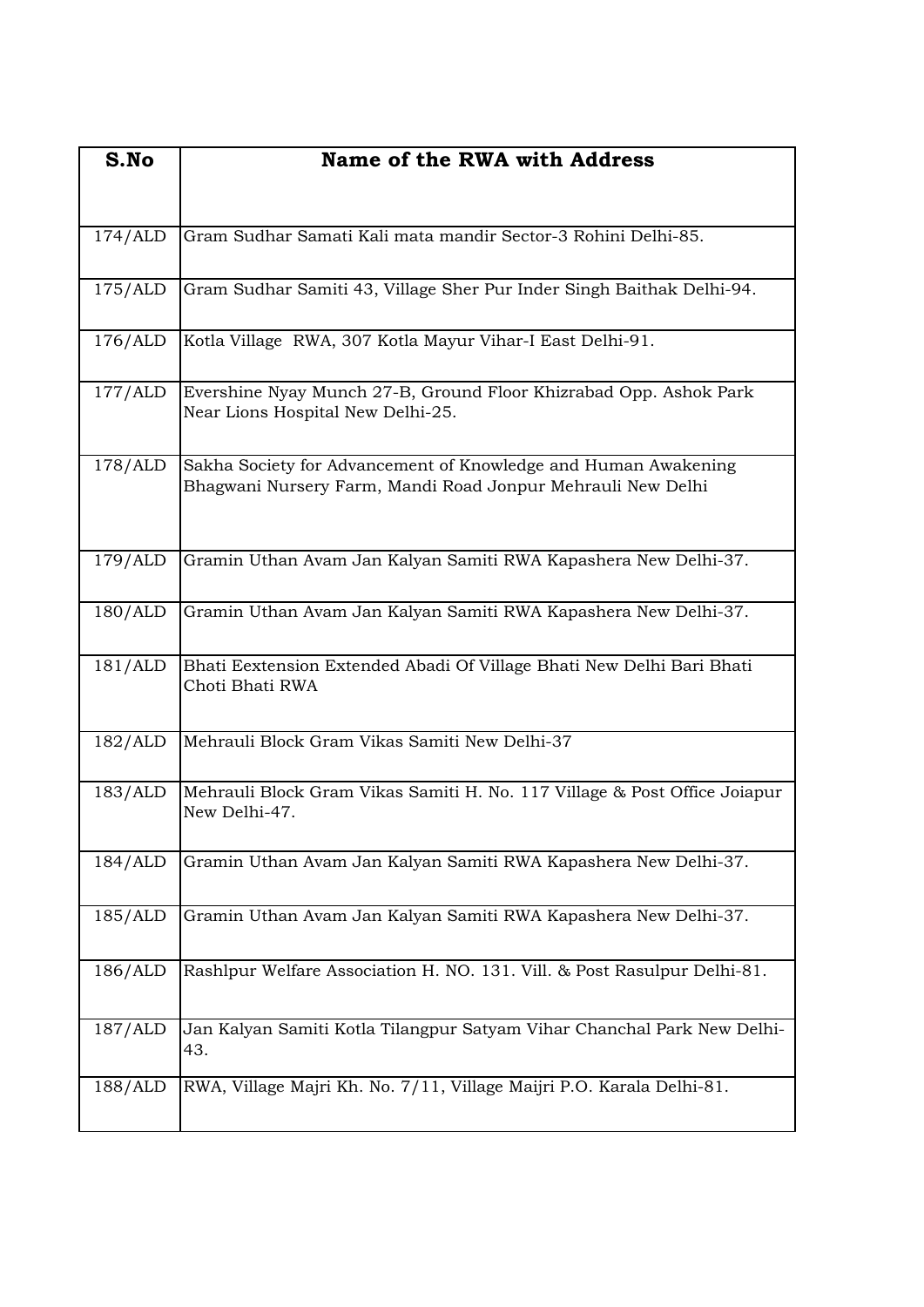| S.No    | Name of the RWA with Address                                                                                                     |
|---------|----------------------------------------------------------------------------------------------------------------------------------|
|         |                                                                                                                                  |
| 189/ALD | AG-Block RWA, 56/3 Krishna Colony Pharladpur Bangar Delhi-42                                                                     |
|         |                                                                                                                                  |
| 190/ALD | Gram Sudhar Sainik Sangthan H. No. 250, Vill. & Post Ladpur Delhi-81.                                                            |
| 191/ALD | Moulshree RWA, Village & Post Punjab Khor Delhi-81.                                                                              |
| 192/ALD | Shri krishan jan Kalyan and Vikas Samiti Off. 291-A Main Market Samay<br>Pur Delhi-42                                            |
| 193/ALD | Regularization Extended lal Dora Localities in Rural Areas LOP Mandi<br>Village Extn. Extended Abadi of Village Mandi New Delhi  |
| 194/ALD | RWA Karala Extn. Extended Abadi of Vill. Karala Delhi                                                                            |
| 195/ALD | RWA Kadi Pur Extn. Vikas Mandal Delhi-                                                                                           |
| 196/ALD | RWA, Karala Extn. Extended Abadi of Shiv Vihar Vill. Karala Delhi-81                                                             |
| 197/ALD | RWA, Bunaid Enclave, Extended Abadi of Village Aya Nagar New Delhi                                                               |
| 198/ALD | RWA, Bijwasan Sudhar Samiti H. no. 1088 Kh. No. 91/3/2, 4/7/1, 5/1<br>Sunday Bazar Palam Vihar Road vill. Bijwasan New Delhi-61. |
| 199/ALD | Nav Yuvak Welfare Association 1349,/GF BSS Camp Rajokari Phari Delhi-<br>38                                                      |
| 200/ALD | RWA, Khicharipur Gram Vikas Samiti Khichari Pur Village Delhi-91.                                                                |
| 201/ALD | Gadhaipur Nagrik Welfare Society Kh. No. 536 Vill. Gadhaipur Tehsil<br>Mehrauli New Delhi-30.                                    |
| 202/ALD | RWA, Pandit Ram Kishan Colony Old Gurgaon Road Kapashera New Delhi                                                               |
| 203/ALD | Residents Social Welfare Association Hazari Park Colony Vill. Holambi Kalan<br>Delhi-82                                          |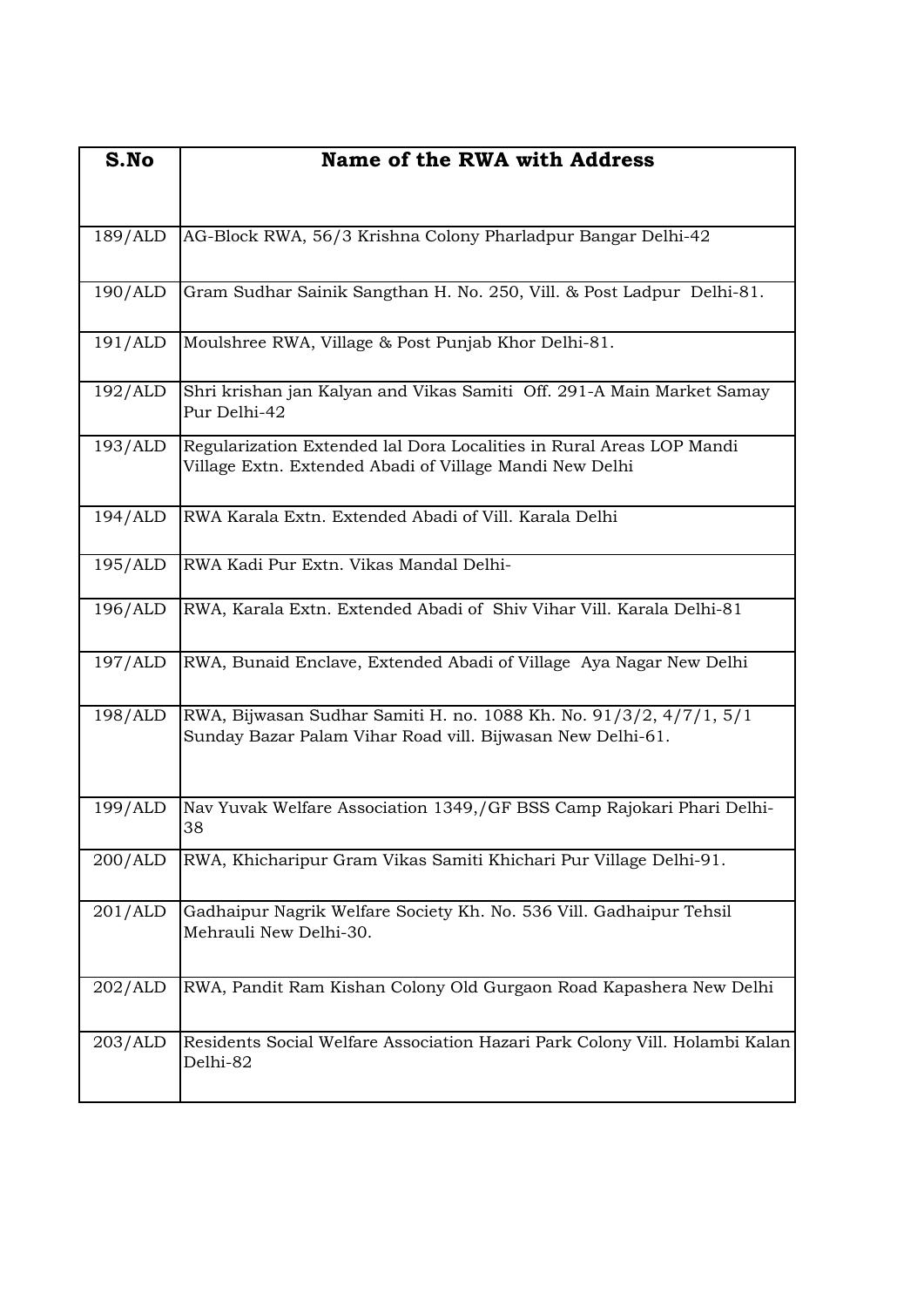| S.No    | Name of the RWA with Address                                                                                                                           |
|---------|--------------------------------------------------------------------------------------------------------------------------------------------------------|
|         |                                                                                                                                                        |
| 204/ALD | Vihsckarma Block Bawana Extension Extended Abadi of Village Bawana<br>New Delhi-47.                                                                    |
| 205/ALD | RWA, WZ-104, Vill. Vasai Dara Pur New Delh-15.                                                                                                         |
| 206/ALD |                                                                                                                                                        |
| 207/ALD | Grimin Uthan Avam Jan kalyan Samiti RWA Kapashera New Delhi-37                                                                                         |
| 208/ALD |                                                                                                                                                        |
| 209/ALD | RWA of Jouna Pur Extn. Village Jouna Pur, Near Kapoor Factory, New Delhi                                                                               |
| 210/ALD | RWA of Burari Extn. Sudhar Samiti (Rajeev Block), Virender Nagar, Village<br>Burari, Delhi-110084                                                      |
| 211/ALD | Khichri Pur Village Vikas Samiti, Khichri Pur Village, Delhi-110091                                                                                    |
| 212/ALD | The RWA of Dhool Siras Extn. Extended Abadi of Village Dhool Siras, Kh.<br>No.512, Dhoolsiras, Najafgarh, New Delhi-110045                             |
| 213/ALD | Jona Pur Extn. Sudhar Samiti Village Jona Pur, New Delhi, 107 Village<br>Jona Pur, Mehrole, New Delhi (Het Ram Block)                                  |
| 214/ALD | RWA of Rana Block Bijwasan, Extended Abadi of Village, Bijwasan, New<br>Delhi, Kh. No. 90/13/14, Farm Village Bijwasan, New Delhi                      |
| 215/ALD | Bakhtawar Pur Village Sudhar Samiti of Extended Abadi of Village<br>Bakhtawar Pur, House No-19, Kh No.53/5, Bakhtawar Pur Village, New<br>Delhi-110036 |
| 216/ALD | Jona Pur Extn. Sudhar Samiti Village Jona Pur, New Delhi, 107 Village<br>Jona Pur, Mehrole, New Delhi (Chatar Singh Block)                             |
| 217/ALD | Jona Pur Extn. Sudhar Samiti Village Jona Pur, New Delhi, 107 Village<br>Jona Pur, Mehrole, New Delhi (Randhawa Block)                                 |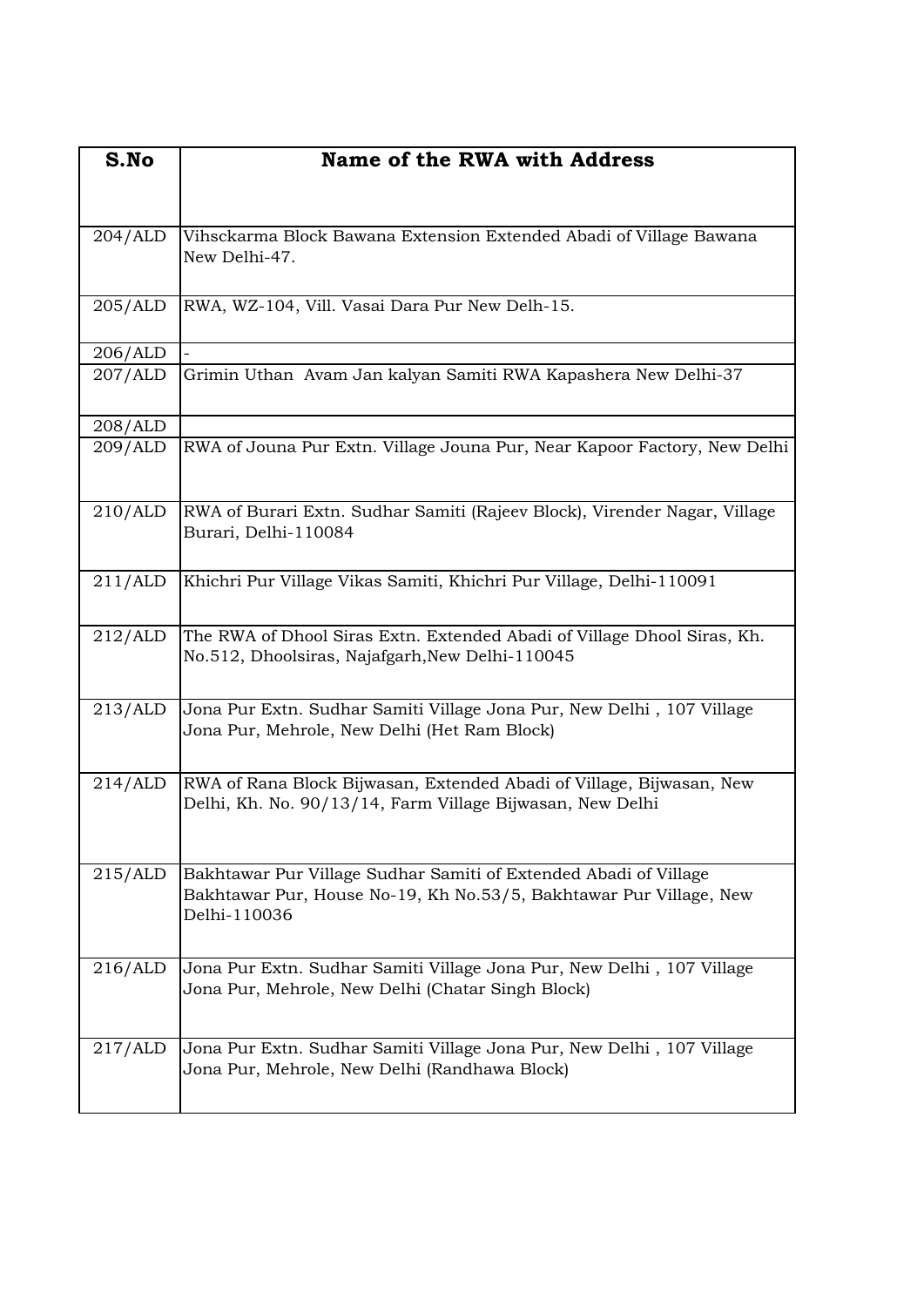| S.No    | Name of the RWA with Address                                                                                                      |
|---------|-----------------------------------------------------------------------------------------------------------------------------------|
|         |                                                                                                                                   |
| 218/ALD | The RWA of Sudhar Samiti Village Mukhmel Pur, H.No-328, Village<br>Mukhmel Pur, Delhi -110036                                     |
| 219/ALD | Jona Pur Extn. Sudhar Samiti Village Jona Pur, New Delhi, 107 Village<br>Jona Pur, Mehrole, New Delhi (Jona Puria Block)          |
| 220/ALD | RWA Sudhar Samiti, of H.No-90, Kushak No-1, Village Kadi Pur, Delhi-<br>110036                                                    |
| 221/ALD | Jan Kalyan Samiti Nathan Vihar (Regd.) 73, Nathan Vihar, Ranhola, New<br>Delhi-110041.                                            |
| 222/ALD | RWA Madipur Village (Regd.), WZ-332, Village Madipur, New Delhi-110063                                                            |
| 223/ALD | Kushak Road No-2 Gramin Vikas Samiti (Regd.) 122 Main Road Kushak No-<br>2, Delhi-110039                                          |
| 224/ALD | RWA of Rana Block Bijwasan, Extended Abadi of Village, Bijwasan, New<br>Delhi, Kh. No. 90/13/14, Farm Village Bijwasan, New Delhi |
| 225/ALD | D-Block, Aya Nagar Extension RWA, D-325, Street No-8, Phas-IV, Aya Nagar<br>Extn, New Delhi-47                                    |
| 226/ALD | RWA Village Jhul Jhuli, Poll No-10, Jhul Jguli, Post-Ghumanhera, New Delhi-<br>110073                                             |
| 227/ALD | RWA A-2 Block, Chhattarpur Extn. Near Tivoli Garden, New Delhi-110074                                                             |
| 228/ALD | Munirka Village RWA (Regd.), 254-B1, Munirka Village New Delhi-110067                                                             |
| 229/ALD | Jaffar Pur Vikas Samiti (Regd.) H.No. 46, Vill. P.O. Jaffarpur Kalan, New<br>Delhi-73                                             |
| 230/ALD | North Delhi Youth Club. 86, Village Kushak No. 1, Post Office Alipur, Delhi-<br>110036                                            |
| 231/ALD | RWA Dariya Pur Kalan, Delhi, 955, Nagal More, Village Dariya Our Kalan<br>Delhi-110039                                            |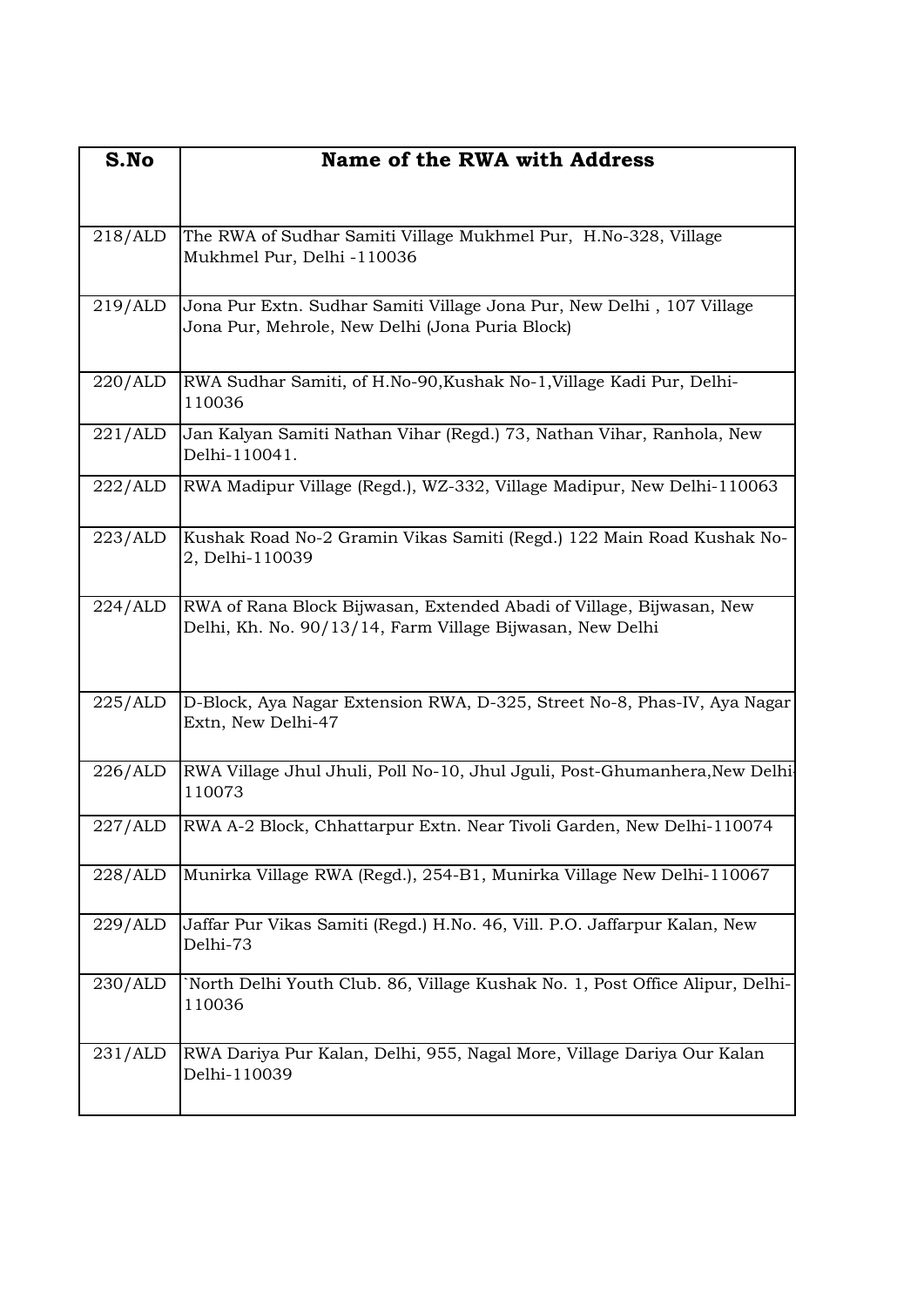| S.No    | Name of the RWA with Address                                                                                                                                                |
|---------|-----------------------------------------------------------------------------------------------------------------------------------------------------------------------------|
| 232/ALD | RWA Jonapur, Village Jonapur, New Delhi-110047                                                                                                                              |
| 233/ALD | Vinod Nagar Residents Association Kumaon Square, New A-24, Old A-<br>71Gali No-6, West Vinod Nagar, Delhi-110092                                                            |
| 234/ALD | Kartar Market Shopkeepers Association (Regd) Shop No.4, Kartar Market,<br>Near DDA Flats, Munirka, New Delhi-67                                                             |
| 235/ALD | RWA (Reg.), 50/14/Village Holambi Khurd, Delhi-110082                                                                                                                       |
| 236/ALD | RWA of Extended Lal Dora Of Village Khaira Delhi At Khasra No. 18, Vill.<br>Khaira Extn. PP-NJF X-671, Najafgarh, above Khaira Road New Delhi-43.                           |
| 237/ALD | Shraddha Resident Welfare Association, Khasra No.990, Shraddha Farm,<br>Shraddha lane, Bhati Extension (Part-II) (Bari Bhati & Choti Bhati), Village<br>Bhati, Delhi-110074 |
| 238/ALD | RWA of Kadipur Extn, Vikas Mandal Dalhi, Village Kadipur Extn, Vikas<br>Mandal Delhi                                                                                        |
| 239/ALD | RWA Village Karawal Nagar, Varun Medicose Building Near Alok Punj<br>School Karawal Nagar, Delhi-94                                                                         |
| 240/ALD | RWA Karala Extn. Extended Abadi of Vill. Karala Delhi -81 Village & P.O.<br>Karala                                                                                          |
| 241/ALD | Shakuntala Kishan Chand Numberdar Village Asalat Pur Khadar, Janak<br>Puri, New Delhi-58                                                                                    |
| 242/ALD | Samaj Kalyan Samiti Ranhola Near MCD School Ranhola New Delhi-41                                                                                                            |
| 243/ALD | 276, Wirless Colony, New Mangla Puri, Mandi Road, New Delhi-110030                                                                                                          |
| 244/ALD | RWA Mandipur Village (Regd.) Regd Off.WZ-332, Madipur Village, New Delhi-<br>110063 Admn. Off. WZ-499, Madipur Village, New Delhi-110063                                    |